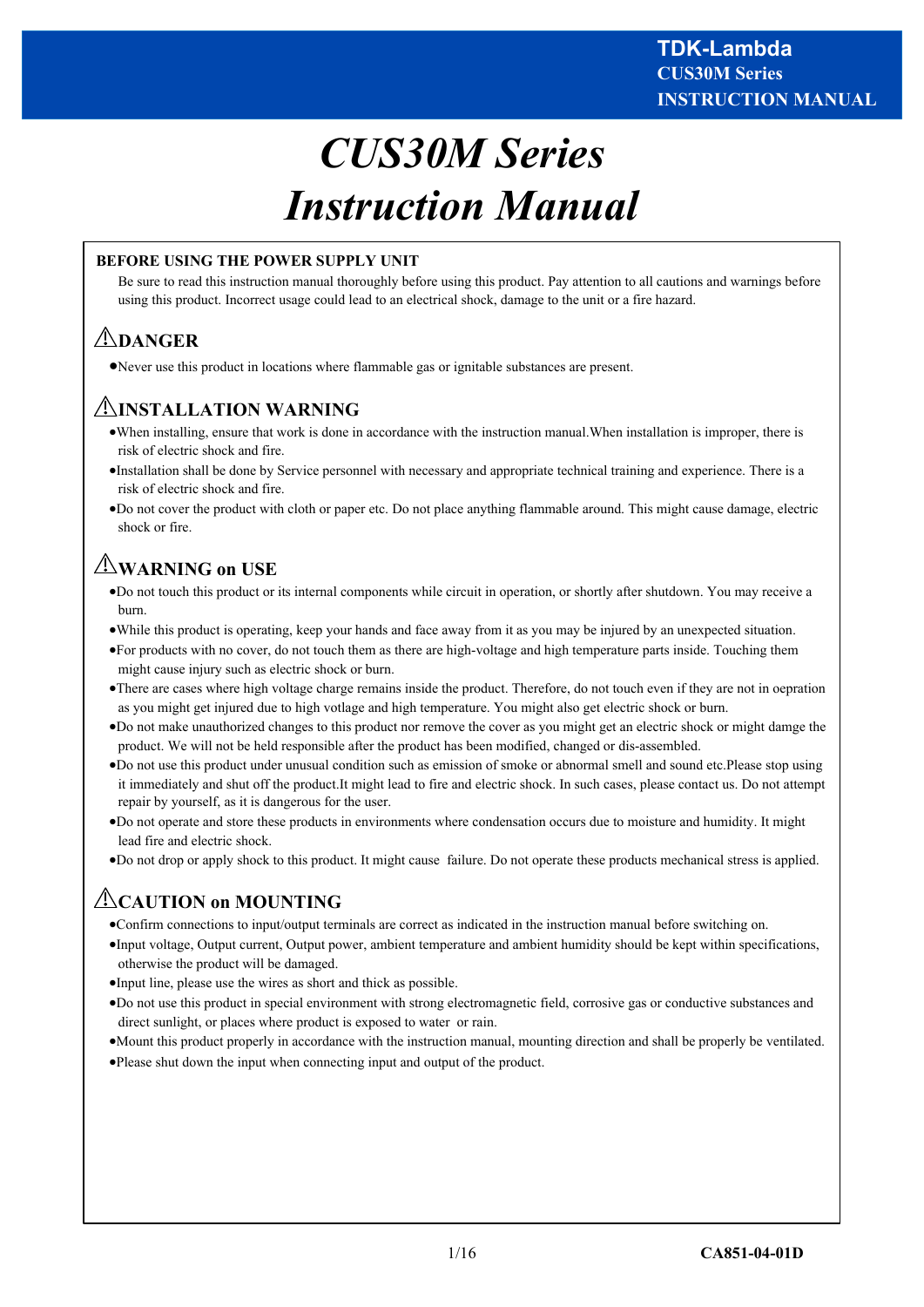# **CAUTION on USE**

- Product individual notes are shown in the instruction manual. If there is any differnce with common notes individual notes shall have priority.
- Before using this product, be sure to read the catalog and instruction manual. There is risk of electric shock or damage to the product or fire due to improper use.
- Input voltage, Output current, Output power, ambient temperature and ambient humidity should be kept within specifications, otherwise the product will be damaged, or cause electric shock or fire.
- If the built-in fuse is blown, do not use the product even after replacing the fuse as.there is risk of abnormality inside. Be sure to request repair to our company.
- For products without built-in protection circuit (element, fuse, etc.), insert fuse at the input to prevent smoke, fire during abnormal operation. As for products with built-in protection circuit, depending on usage conditions, built-in protection circuit might not work. It is recommended to provide separate proper protection circuit..
- For externally mounted fuse do not use other fuses aside from our specified and recommended fuse.
- This product was made for general purpose electronic equipment for standard industrial use and is not designed for applications requiring high safety (such as extremely high reliability and safety requirements. Even though high reliability and safety are not required, this product should not be used directly for applications that have seriuos risk for life and physical safety. Take sufficient consideration in fail-safe design (such as providing protective circuit or protective device inside the system, providing redundant circuit to ensure no instability when single device failure occurs).
- When used in environments with strong electromagnetic field, there is possibility of product damage due to malfunction.
- When used in environment with corrosive gas (hydrogen sulfide, sulfur dioxide, etc.) , there is possibility that they might penetrate the product and lead to failure.
- When used in environments where there is conductive foreign matter or dust, there is possiblity of product failure or malfunction.
- Provide countermeasure for prevention of lightning surge voltage as there is risk of damage due to abnormal voltage.
- Connect together the frame ground terminal of the product and the ground terminal of the equipment for safety and noise reduction. If these ground is not connected together, there is risk of electric shock.
- Parts with lifetime specifications (built-in fan electrolytic capacitor) are required to be replaced periodically. Set the overhaul period depending on the environment of usage and perform maintenance. Also, note that there are cases when EOL products cannot be overhauled.
- Take care not to apply external abnormal voltage to the output. Especially, applying reverse voltage or overvoltage more than the rated voltage to the output might cause failure, electric shock or fire.
- Do not use in special environment such as places directly exposed to sunlight, dew condensation, moisture, rain, strong electro-magnetic field, or corrosive gas (hydrogen sulfide, sulfur dioxide).

# **Note**

- Take note that traces of sheet metal processing be left in our power supplies.
- Consider storage of the product at normal temperature and humidity avoiding direct exposure to sunlight at environment with minimal temperature and humidity changes. Storage of product at high temperature, high humidity and environments with severe changes in temperature and humidity might cause deterioration, and occurrence of condensation in the product.
- When disposing product, follow disposal laws of each municipality.
- Published EMI (CE, RE) or immunity is the result when measured in our standard measurement conditions and might not satisfy specification when mounted and wired inside end-user equipment. Use the product after sufficiently evaluating at actual end-user equipment.
- When exporting our products, apply for necessary permissions as required by rules and regulations of Foreign Exchange and Foreign Trade Control Act.
- Catalogue, contents of the instruction manual may be changed without a prior notice. Refer to latest catalogue or instruction manual.
- Reproduction or reprinting the instruction manual or its portion is forbidden without our permission.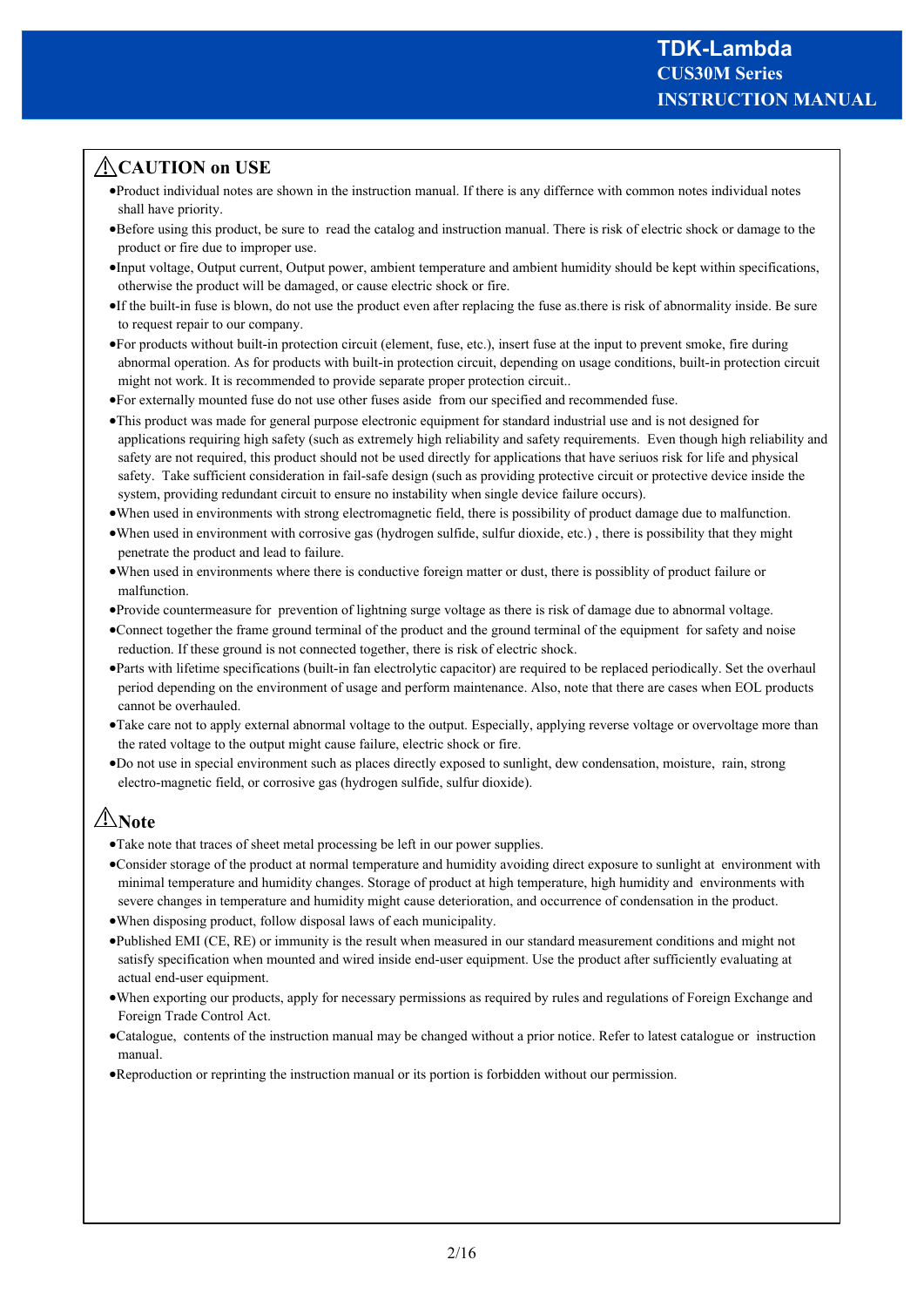# **Important safety instructions**

#### Servicing

These products are not customer serviceable. Repairs can only be carried out by TDK-Lambda or their authorized agents. These products are not authorized for use as critical components in nuclear control systems, life support systems or equipment for use in hazardous environments without the express written approval of the Managing Director of TDK-Lambda Corporation.

# Safety Class of Protection

This power supply is a switching mode power supply for use in applications within a Pollution Degree 2, overvoltage category II environment. Material Group IIIb PCB is used within it.

# **Input markings and symbols**

Caution refer to supplementary documents

# **EMC performance**

Immunity

| Test                                    | Standard      | Passed    | Comments                       |  |
|-----------------------------------------|---------------|-----------|--------------------------------|--|
| Electrostatic discharge                 | IEC61000-4-2  | Level 4,3 | Input/Output Air discharge 8kV |  |
|                                         |               |           | FG Air discharge 15kV          |  |
|                                         |               |           | FG Contact discharge 8kV       |  |
| Electromagnetic field                   | IEC61000-4-3  | Level 3   | 10V/m                          |  |
| Fast / burst transient                  | IEC61000-4-4  | Level 3   | 2.0kV(100kHz)                  |  |
| Surge immunity                          | IEC61000-4-5  | Level 4   | Normal mode 2.0kV              |  |
|                                         |               |           | Common mode 4.0kV              |  |
| Conducted RF immunity                   | IEC61000-4-6  | Level 3   | 10V                            |  |
| Power frequency magnetic field          | IEC61000-4-8  | Level 4   | 30A/m                          |  |
| Voltage dips, variations, interruptions | IEC61000-4-11 | Pass      |                                |  |

Emissions

| Test                | Standard     | comments                         |
|---------------------|--------------|----------------------------------|
| EMI                 | EN55032      | $6$ (as per CISPR 22)<br>Class B |
| Conducted harmonics | IEC61000-3-2 | Meet Class A                     |

#### **General installation instructions**

- 1) CUS30M Series is optional for installation in Class I or Class II end equipment, and for Class I must be reliable earthed and professionally installed, and for Class II no earthing connection to the power supply is required.
- 2) These products are IPX0, and therefore chemicals/solvents, cleaning agents and other liquids must not be used.
- 3) The first protective earth connection in the final installation must be marked with the protective earth symbol.

# **Special Instructions for IEC/UL/ 60601-1**

- 1) These products are designed for continuous operation within an overall enclosure, and must be mounted such that access to the mains terminals is restricted. See Clause 16, IEC/UL60601-1.
- 2) These products are NOT suitable for use in the presence of flammable anaesthetic mixtures with air or with oxygen or with nitrous oxide.
- 3) These products are classed as ordinary equipment according to IEC/UL60601-1 and are NOT protected against the ingress of water.
- 4) Reference should be made to local regulations concerning the disposal of these products at out of their useful life.
- 5) For Class II installation, the product needs to be fixed such that they are isolated from unearthed accessible conductive parts by at least 2 MOPP's.
- 6) For IEC/EN 60601-1 3rd Edition, ANSI/AAMI ES 60601-1, CSA 22.2 No 60601-1, these products provide reinforced insulation between input and outputs of 2 MOPPs. 1 MOPP from input to earth and 1 MOPP from output to earth.
- 7) All outputs have basic spacing's to earth rated for mains 250Vac, and due consideration must be given to this in the end product design.
- 8) Products have SELV outputs.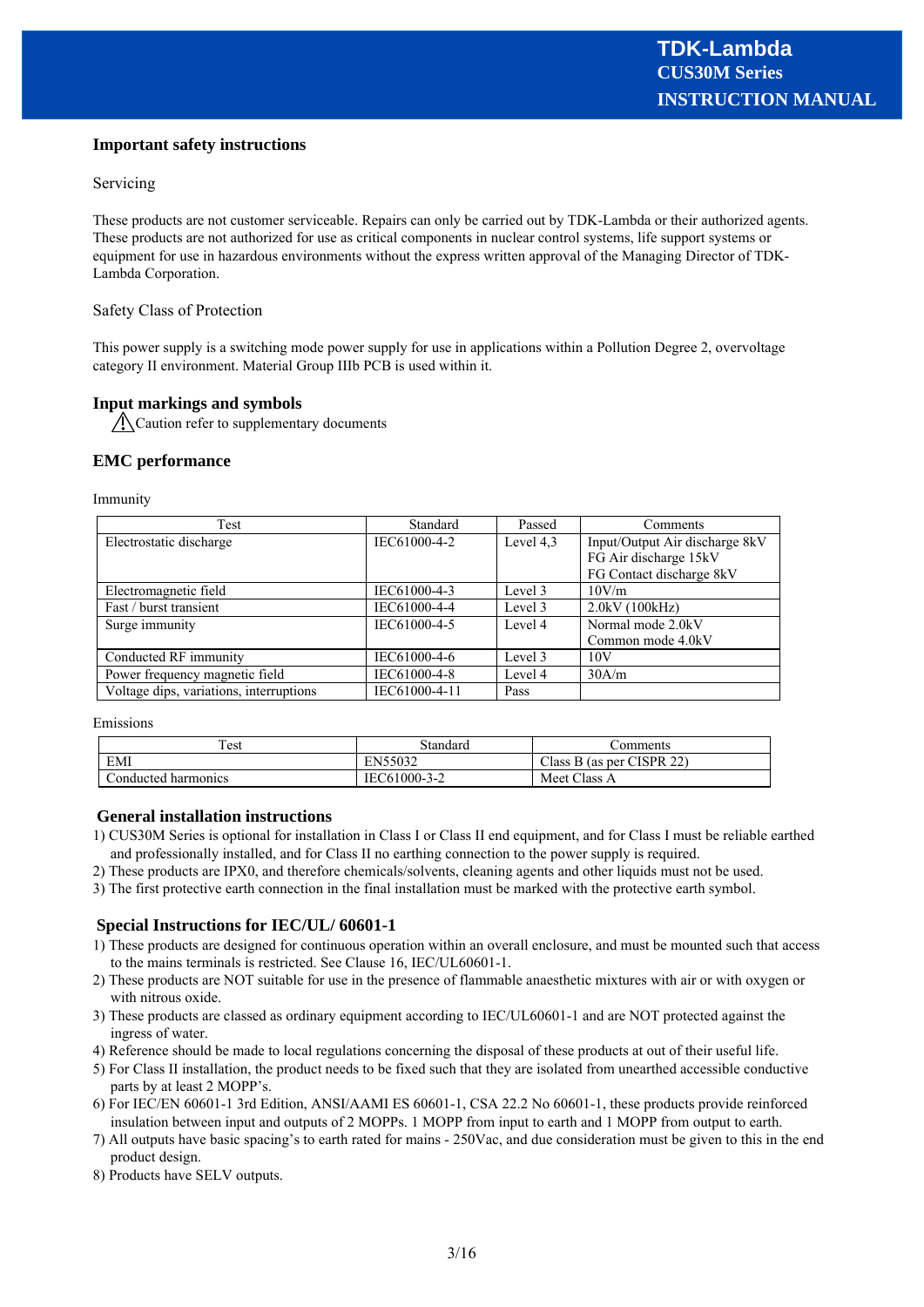**1 Model name identification method**



# **2 Terminal Explanation**



- ① L : AC Input terminal Live line (Fuse in line.)
- ② N : AC Input terminal Neutral line (Fuse in line.)
- $\textcircled{3} \downarrow$ :  $\downarrow$  Terminal CN2(Protective Earth)
- ④ Mounting hole (hole diameter : φ3.5mm) This hole is electrically connected to CN2.
- ⑤ Mounting hole (hole diameter : φ3.5mm) This hole is used for support the unit.
- $<sup>6</sup>$  + : + Output Terminal</sup>
- ⑦ : Output Terminal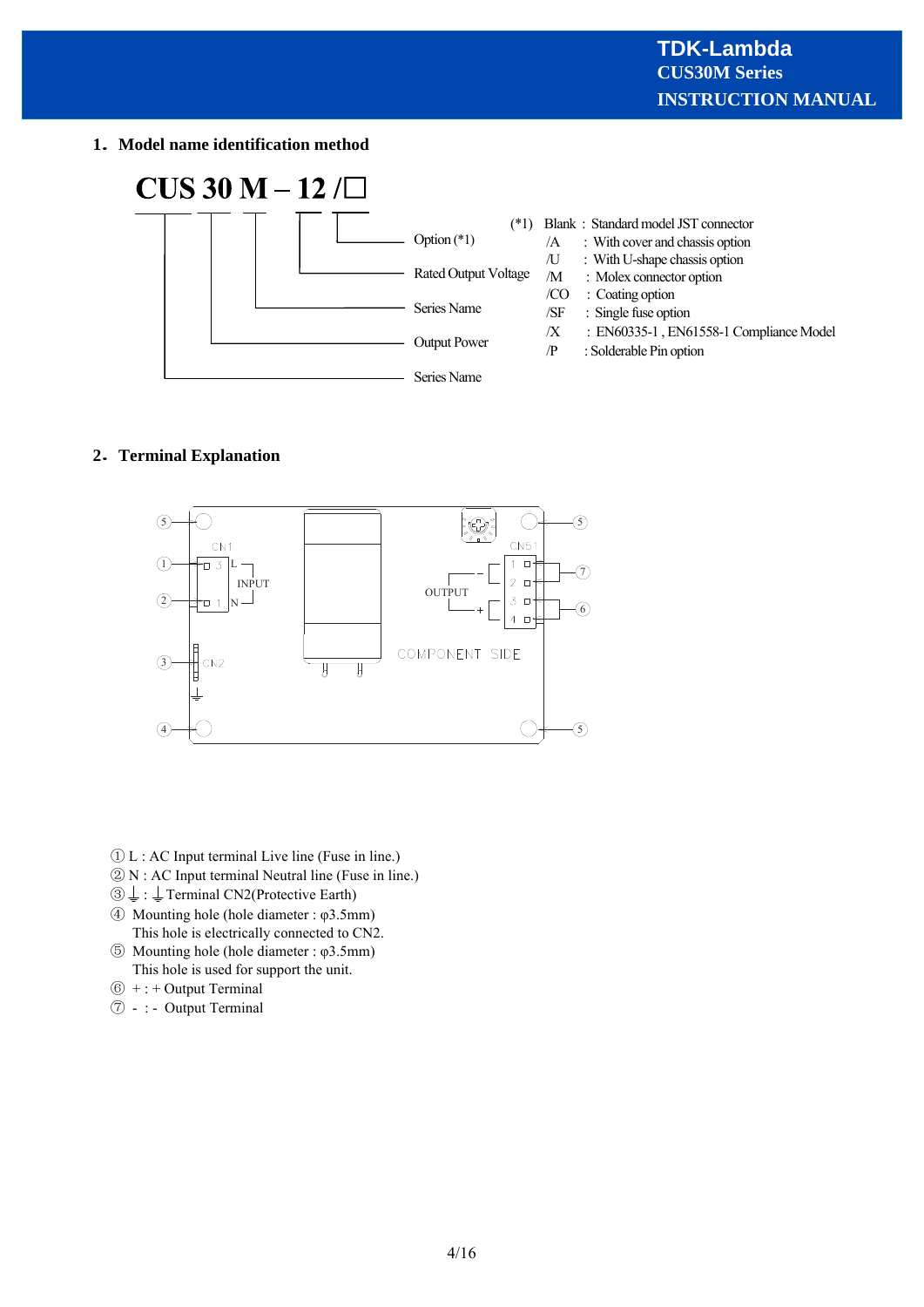# **3 Block Diagram**



# **4 Sequence time chart**

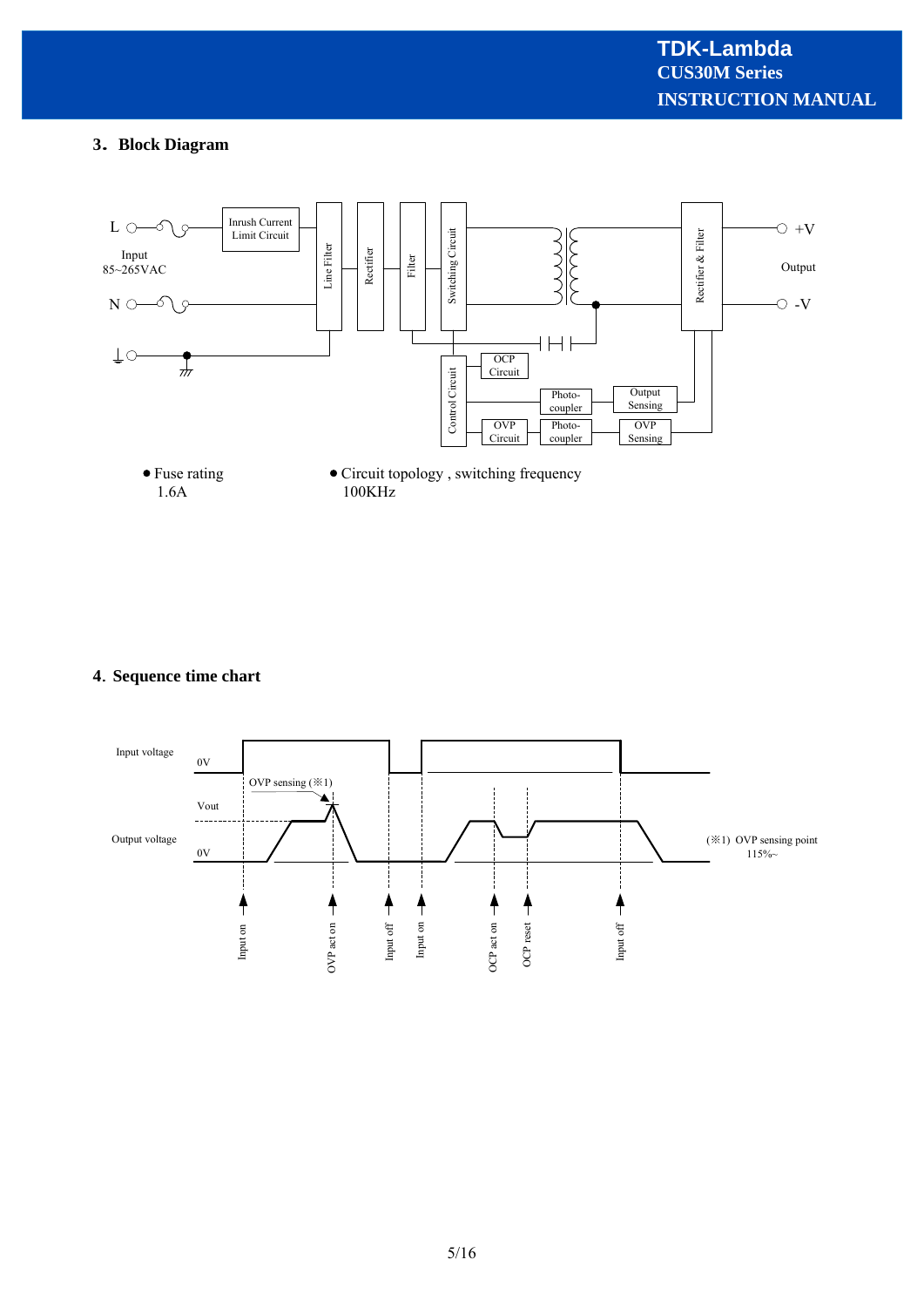# **5. Terminal Connection Method**

Pay attention to the input wiring. If it is connected to wrong terminal, the power supply will be damaged.

- Input must be off when making connections.
- $\bullet \perp$  terminal must be connected to protective earth of the equipment in Class I installation.
- Output current of each terminal pin must be less than 7A.
- The output load line and input line shall be separated to improve noise sensitivity.
- Do not apply stress to PCB, when connecting or removing connector.
- Use input/output connector (housing) specified by the table below.
- Use recommended crimping tool. Connector is not included with this product. (Refer to the following)

# **Input/Output Connector**

|                        | Model   | Connector         | Housing                                          | Terminal Pin | Maker  |
|------------------------|---------|-------------------|--------------------------------------------------|--------------|--------|
| Input<br>CN1)          | Common  | $B2P3-VH(LF)(SN)$ | $VAR-2 / VHR-3N$                                 | SVH-41T-P1.1 | J.S.T. |
| Output<br>CN51         | Common  | B4P-VH(LF)(SN)    | VHR-4N                                           | BVH-41T-P1.1 |        |
| <b>FG TAB</b><br>(CN2) | Common: | ---               | 22~18AWG: STO-21T-250N<br>18~14AWG: STO-61T-250N |              | J.S.T. |

Hand Crimping Tool : YC-930R,YC-931R (J.S.T.)

# **6. Explanation of Function and Precautions**

#### **6-1. Input Voltage Range**

Input voltage range is single phase 85-265VAC(47-63Hz). Never operate the unit out of the specified input voltage range to avoid unit failure. For cases where conformance to various safeties required, input voltage range will be 100-240VAC (50-60Hz). If input voltage is less than 115VAC, output power need to be derated.

Derating curve of the Input voltage



# **6-2. Output Voltage Range**

Output voltage is set the rated value at shipment.

#### **6-3. Inrush Current**

These products equipped power thermistor to limit the inrush current. Higher inrush current will flow at higher ambient temperature or re-input condition. Please select input switch and fuse carefully in consider of the high temperature and re-input the power condition. The Inrush Current value is under cold start at 25℃ in the specification.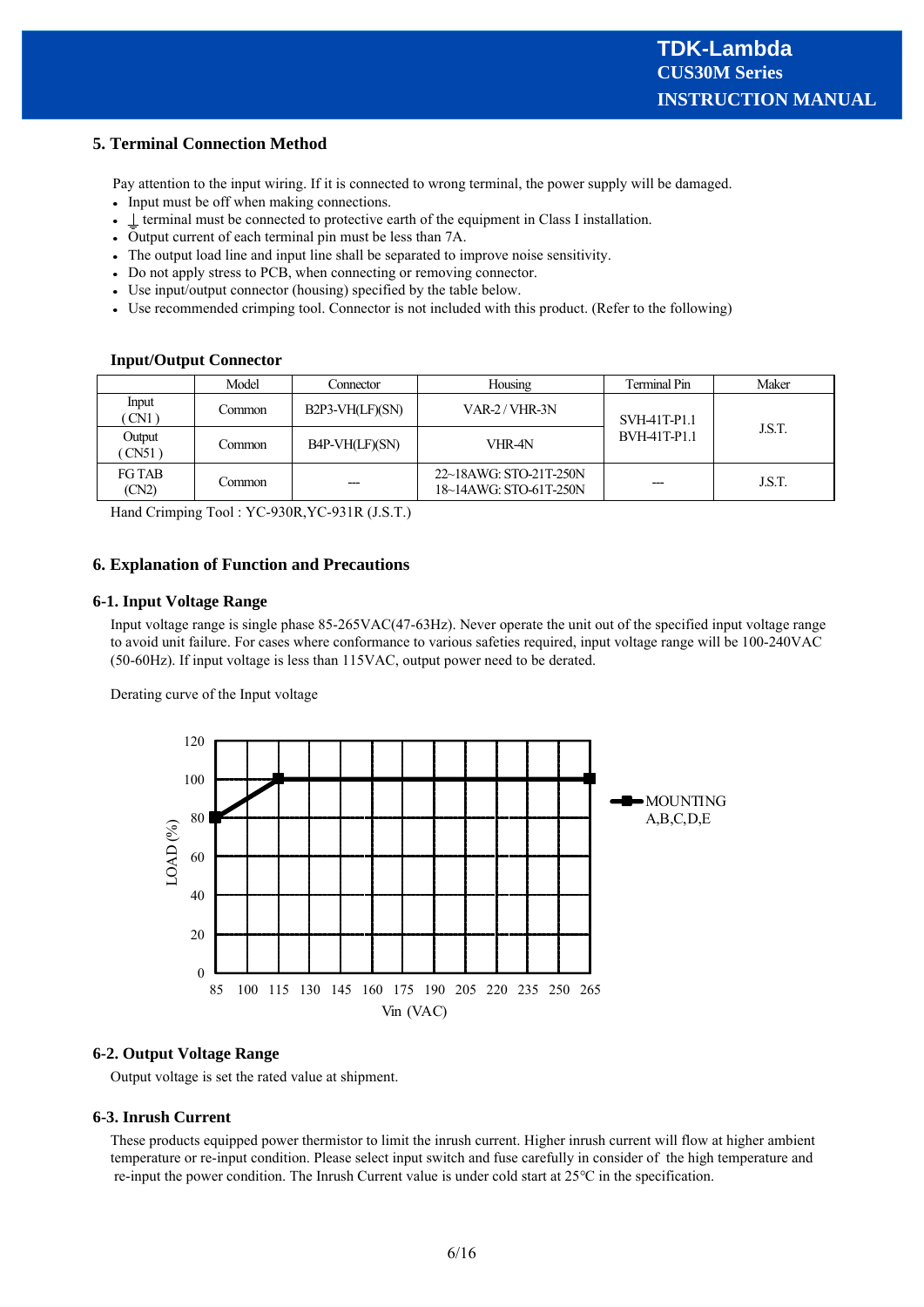# **6-4. Over Voltage Protection (OVP)**

The OVP function (Inverter shut down method, manual reset type) is provided. Please refer to its specification for OVP operating range. When OVP triggers, the output will be shut down. To reset OVP, remove the input of power supply for a few minutes, and then re-input. In addition, the setting value of OVP is fixed and not adjustable. Pay attention not to apply higher voltage externally to the output terminal to avoid unit failure. In case of inductive load, put protective diode in series to the output power line. In heavy load condition, OCP may triggered before output reach OVP threshold.

#### **6-5. Over Current Protection (OCP)**

OCP is hiccup mode with automatic recovery. Outputs will be automatically recovered when the overload condition is canceled. OCP function operates when the output current exceeds 105% of maximum DC output current of specification. Never operate the unit under over current or shorted conditions for more than 30seconds, which may lead to damage or insulation failure. OCP setting is not adjustable externally.

#### **6-6. Output Ripple & Noise**

The standard specification for maximum ripple value is measured according to measurement circuit specified as below. When load lines are longer, ripple will become larger. In this case, electrolytic capacitor, film capacitor, etc. might be necessary to use across the load terminal. The output ripple cannot be measured accurately if the probe ground lead of oscilloscope is too long. A circuit reducing light load input power consumption is built in this model. When output current is within 0-35% of rated load, the internal switch element is intermittent operated, to decrease switching loss. The specification of the Ripple & Noise changes by this intermittent operation. The dynamic load response characteristic changes by this intermittent operation too. Different input voltage and dynamic load condition has different dynamic load response characteristic. Please contact us for details.



# **6-7. Series Operation**

For series operation, either method (A) or (B) is possible.



(\*1) Please select a bypass diode with maximum forward current rating more than output load current. And maximum reverse voltage must withstand each power supply output voltage.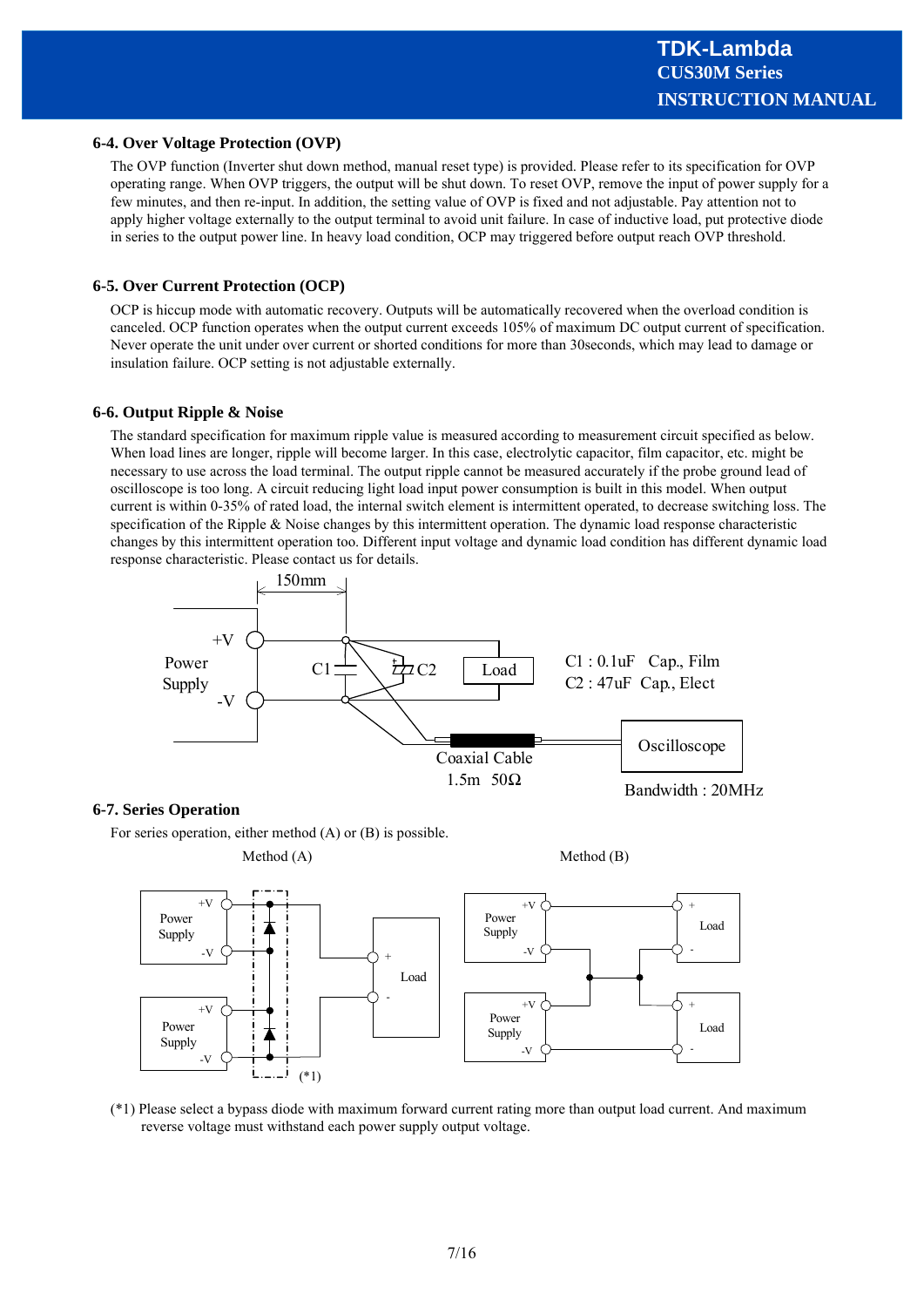# **6-8. Parallel Operation**

For parallel operation, method (B) is possible.

(A) To increase the Output Current is not possible.



- (B) To use as Backup Power Supply.
	- 1. Select appropriate backup diode whose rated Vrm higher than power supply output voltage with margin.
	- 2. Design sufficient heat dissipation for backup diode for safe operation.

Use within the specification for output power.



#### **6-9. Isolation Test**

Isolation resistance between Output and  $\perp$  (Protective Earth) is more than 100M  $\Omega$  at 500VDC. For safety operation, voltage setting of DC isolation tester must be done before the test. Ensure that the unit is fully discharged after the test.

Output -  $\perp$  (Protective Earth) : 500VDC More than 100M $\Omega$ 

.



#### **6-10. Withstand Voltage**

These products are designed to withstand 4.0kVAC between input and output, 2.0kVAC between input and  $\perp$ , and 1.5kVAC between output and  $\perp$  each for 1 minute. When testing withstand voltage, set current limit of the withstand voltage test equipment to 20mA. The applied voltage must be gradually increased from zero to the testing value and then gradually decreased for shut down. When timer is used, the power supply may be damaged by high impulse voltage at timer switch on and off. Connect input and output as follows.

Input - Output(Dashed line) : 4.0kVAC 1min(20mA) Input - (Protective Earth)(Solid line) : 2.0kVAC 1min(20mA) Output - (Protective Earth) : 1.5kVAC 1min(20mA)

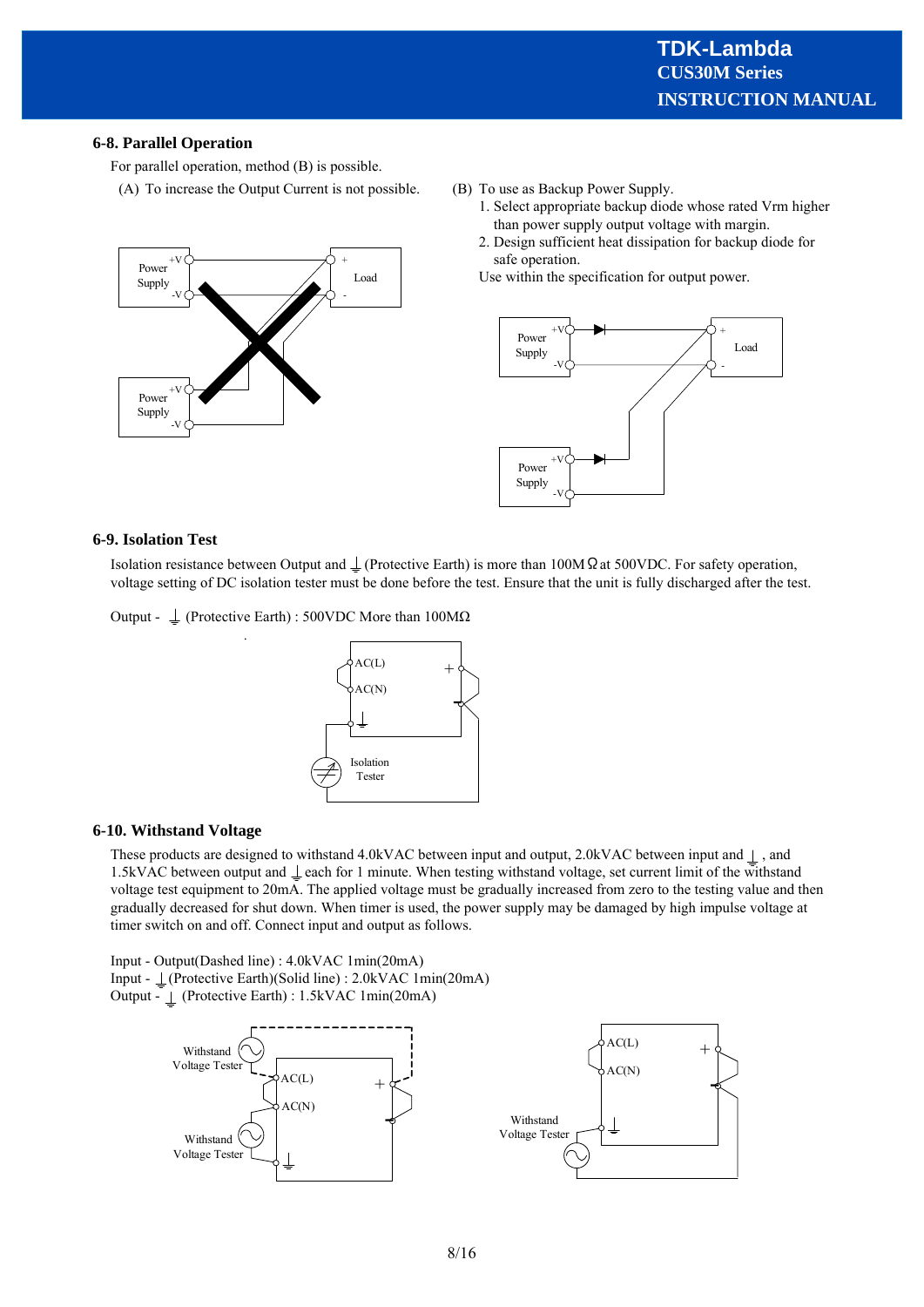# **Instructions for using the power supply in customer's system**

- 1. If the output of power supply is connected to FG in the application, the withstand voltage test between input and output (FG) should be tested at 2kVAC.
- 2. If there is external noise filter and Y-caps connected at the input and output of the power supply, the voltage distribution between primary and secondary circuit will be changed during the withstand voltage test, and may cause test fail. In this case, please contact TDK-Lambda for the technical support and instructions.

# **7. Mounting**

# **7-1. Mounting Directions**

# **7-1-1. Mounting directions for models (except CUS30M/A,CUS30M/U)**

Recommended standard mounting direction is (A). Mounting direction (B)-(E) are also possible.



# **7-1-2. Mounting directions for CUS30M/A**

Recommended standard mounting direction is (A). Mounting direction (B)-(E) are also possible. Please use the mounting holes on bottom side of the power supply, do not use the side of the chassis for power supply mounting.



# **7-1-3. Mounting directions for CUS30M/U**

Recommended standard mounting direction is (A). Mounting direction (B)-(E) are also possible. Please use the mounting holes on bottom side of the power supply, do not use the side of the chassis for power supply mounting.

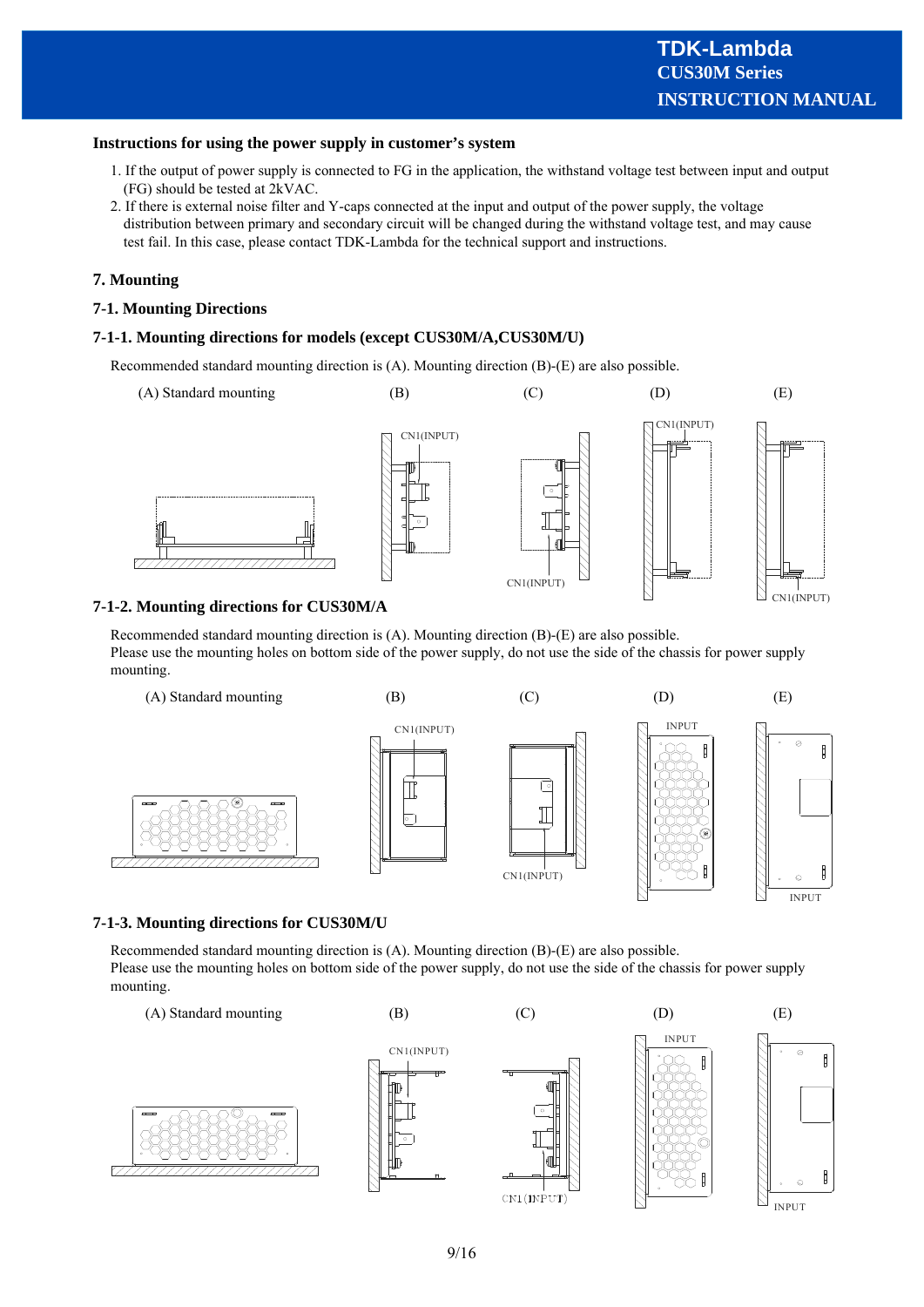# **5-2. Output Derating 7-2. Output Derating**

# **5-2-1. Output derating for CUS60M(except CUS60M/A) 7-2-1. Output derating for CUS30M(except CUS30M/A)**

Make sure that the specified temperature range is maintained. Make sure that the specified temperature range is maintained.

# 1) 12V,15V,24V,36V model (2) 18V,48V model

Convection Cooling: Mounting A,B,C,D,E





# **7-2-2. Output derating for CUS30M/A**

Make sure that the specified temperature range is maintained.

# **1 12V,15V,24V,36V model (2) 18V,48V model**

Convection Cooling: Mounting A,B,C,D,E



Convection Cooling: Mounting A,B,C,D,E





Convection Cooling: Mounting A,B,C,D,E

Ta  $(^{\circ}C)$  Load  $(^{\circ}C)$ 

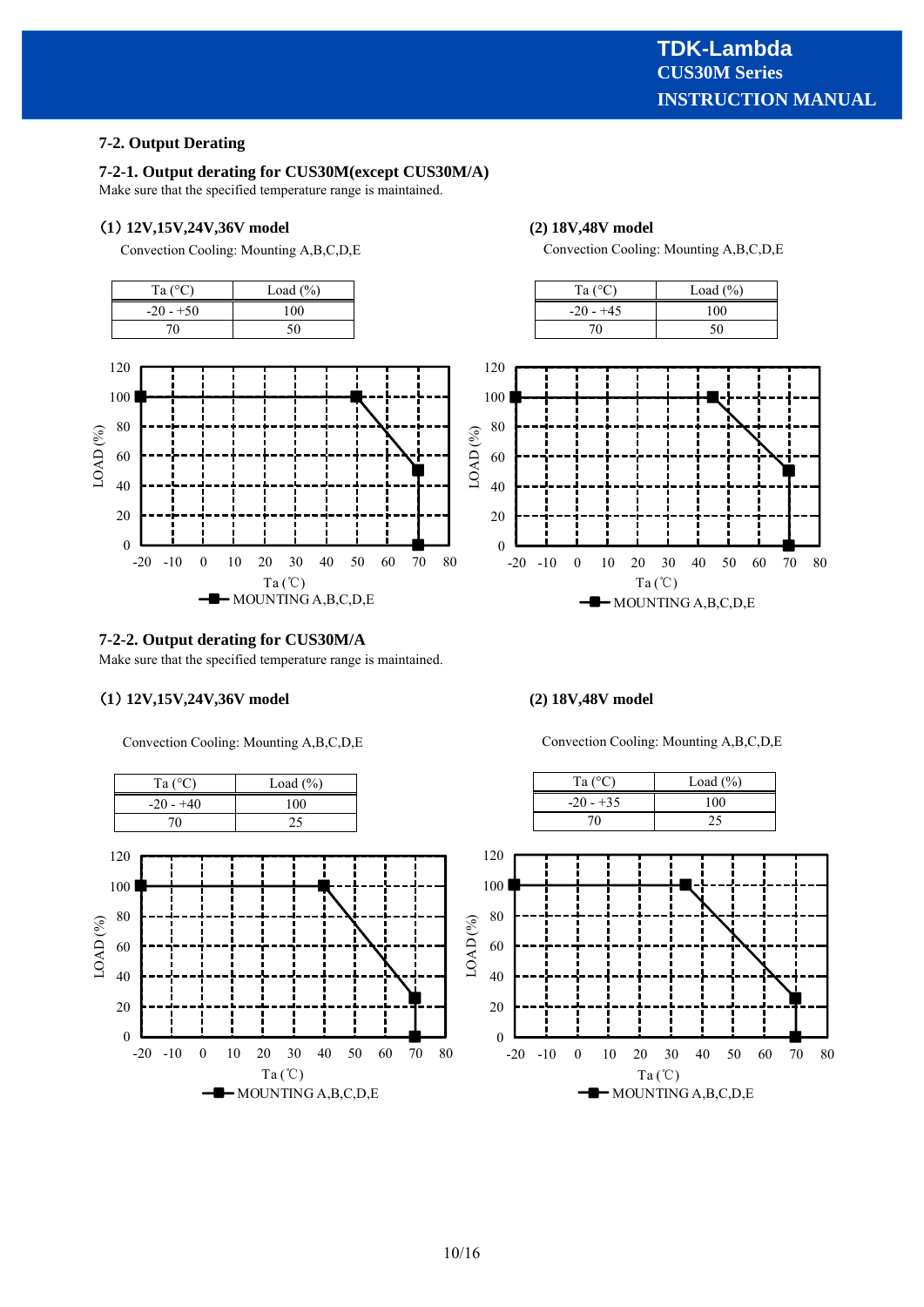# **5-3. Mounting Method 7-3. Mounting Method**

# **5-3-1. Mounting method for standard model 7-3-1. Mounting method for standard model**

Note: Except /A, /U. Note: Except /A, /U.

Insert the spacer (Maxo6) of height more than 8mm to lift the unit. And use all mounting holes for the unit installation. The vibration specification is specified under this mounting condition. specification is specified under this mounting condition.

All four mounting holes on this model should be utilized for best electrical and mechanical performance. All four mounting holes on this model should be utilized for best electrical and mechanical performance.

Recommended torque for mounting screw: M3 screw, 0.49N·m (5.0 kgf · cm). Recommended torque for mounting screw: M3 screw, 0.49N·m (5.0 kgf · cm).

# **Mounting Holes size Mounting Holes size**

4 holesφ3.5mm. 4 holesφ3.5mm.



Refer to the shadow in the figure below for allowable area touched by conductive material on top and bottom side of the PCB.

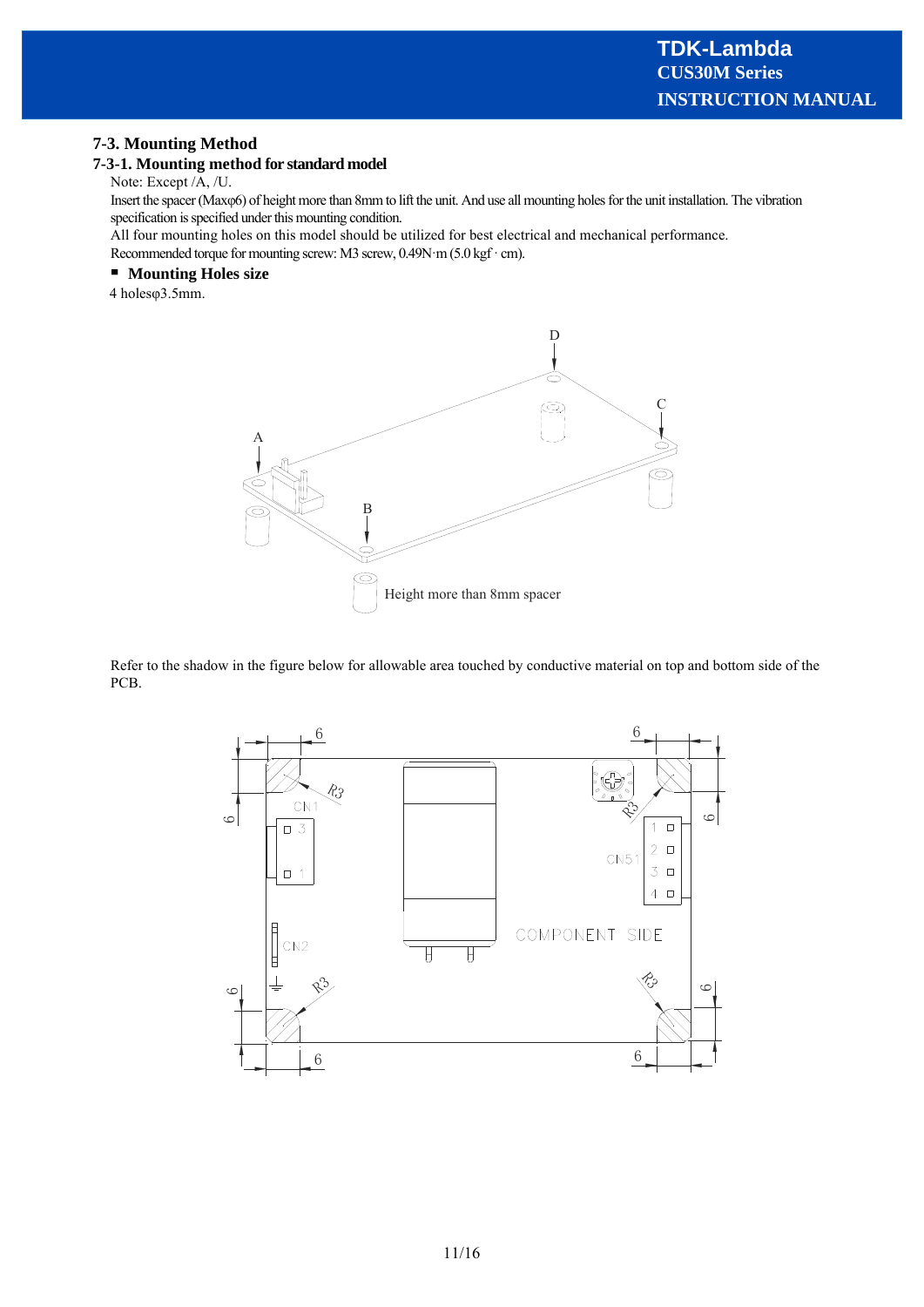# **Condition to meet EMC, Isolation, Withstand Voltage and Cooling requirement.**

- (1) Keep 4mm space minimum from the surface and sides of power supply, 8mm space minimum from the bottom side of PCB to meet safety requirement, or more space depend on safety requirement. If the space is not enough, the specification of isolation and withstand voltage will not be satisfied.
- (2) More space may be required in the surrounding of power supply and the upper area of components for effective cooling depends on the application conditions.
- (3) For installation in Class I end equipment,  $\perp$  terminal (Protective Earth) must be connected to the earth terminal of the equipment, also the mounting hole B (as shown below) needed to be connected to earthed metal plane or metal chassis of end product by metal spacer to ensure EMC performance. All equipment ideally should be mounted inside an earthed shielded metal box. Alternatively an earthed metal plate can be used to mount the power supply and load.



(4) For Installation in Class II end equipment  $\perp$  terminal (Protective Earth) is unnecessary to be connected to earth terminal of the equipment.

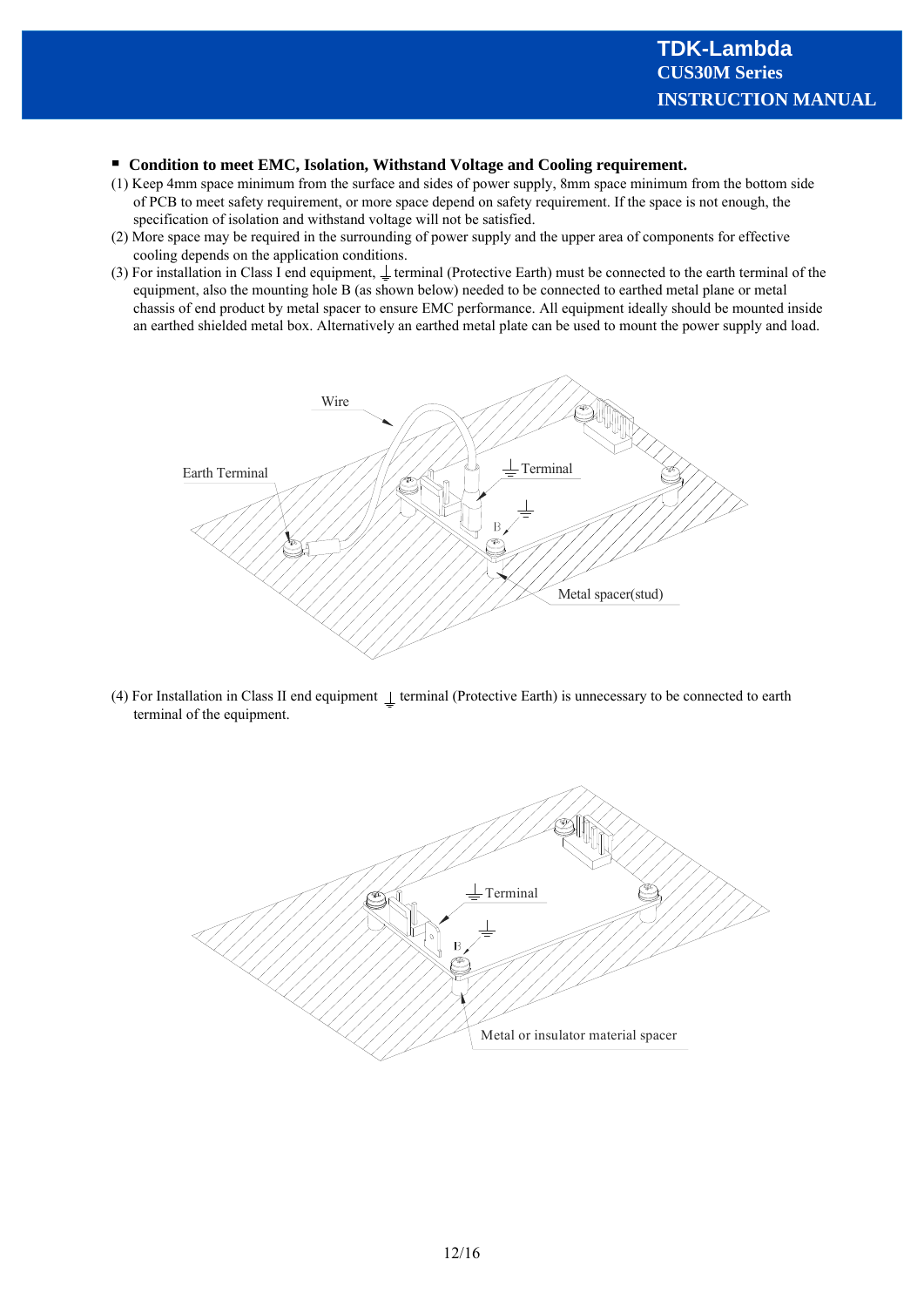# **7-3-2. Mounting method for /A model**

/A model is optional model with metal chassis and cover.

The mounting holes on the bottom(A) or on the side(B) of the chassis are for power supply fixing.

The maximum allowable penetration for screw into chassis is 4mm.

Recommended torque for mounting screw: M3 screw,  $0.49N \cdot m$  (5.0 kgf $\cdot$  cm).

Refer to the /A model outline drawings for the detailed dimensions.



#### **Mounting Holes**

- A: 4-M3 tapped, embossed and countersink holes for mounting screws to fix the power supply from bottom.
- B: 2-M3 tapped, embossed and countersink holes for mounting screws to fix the power supply from side.

# **Condition to meet EMC, Isolation, Withstand Voltage and Cooling.**

- (1) This series is convection cooling type. In consideration of the heat radiation and safety, please keep a distance of more than 15mm between the power supply and the peripheral parts. When lining up multiple units, please make sure to leave 15mm or more apart from each other.
- (2) More space may be required in the surrounding of power supply and the upper area of components for effective cooling depends on the application conditions.
- (3) For installation in Class I end equipment only,  $\perp$  terminal (Protective Earth) must be connected to the earth terminal of the equipment. All equipment ideally should be mounted inside an earthed shielded metal box. Alternatively an earthed metal plate can be used to mount the power supply and load to ensure the EMC performance.

#### **7-3-3. Mounting method for /U model**

/U model is optional model With U-shape chassis.

The mounting holes on the bottom(A) or on the side(B) of the chassis are for power supply fixing.

The maximum allowable penetration for screw into chassis is 4mm.

Recommended torque for mounting screw: M3 screw,  $0.49N \cdot m$  (5.0 kgf $\cdot$  cm).

Refer to the /U model outline drawings for the detailed dimensions.



# **Mounting Holes**

- A: 4-M3 tapped, embossed and countersink holes for mounting screws to fix the power supply from bottom.
- B: 2-M3 tapped, embossed and countersink holes for mounting screws to fix the power supply from side.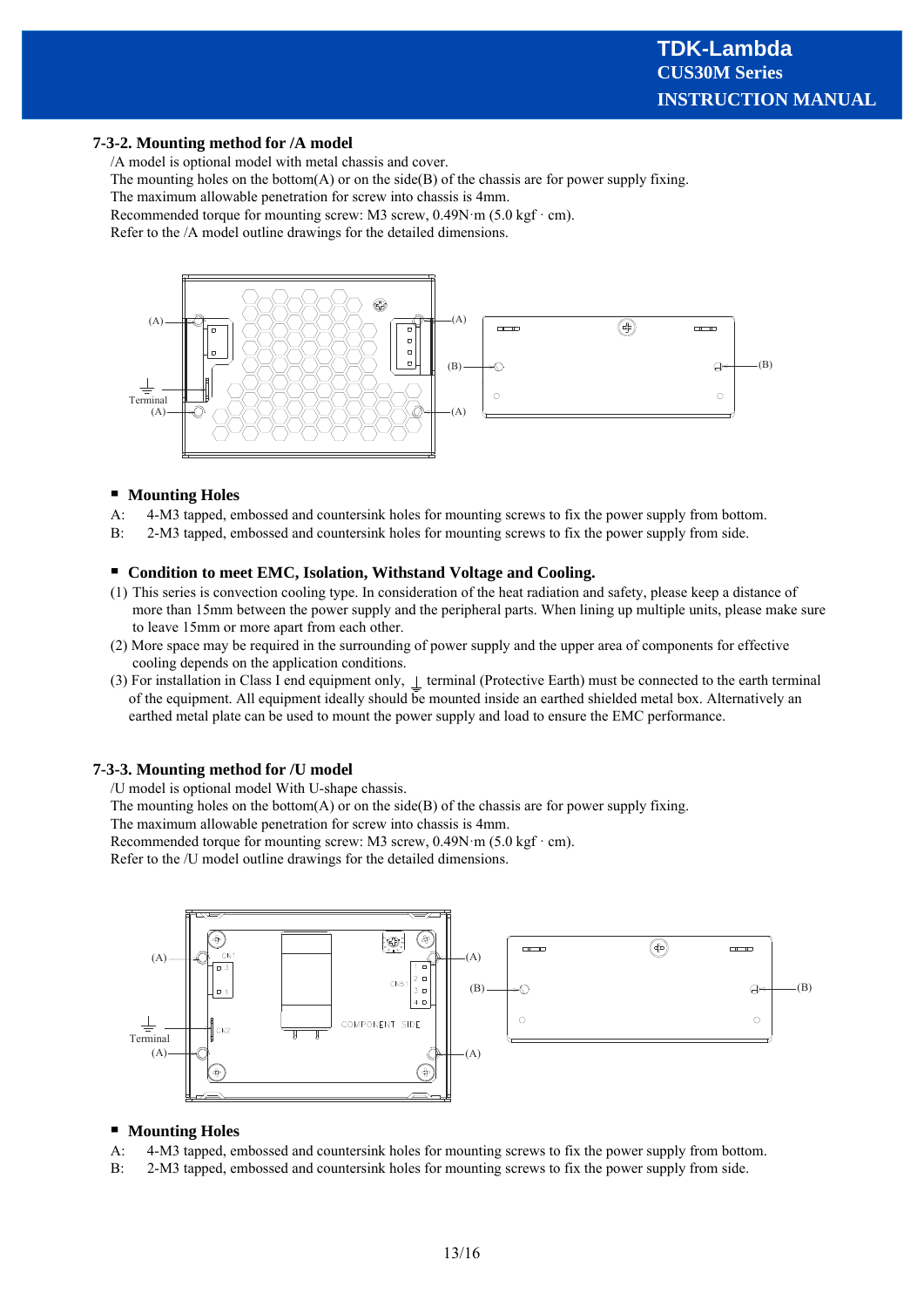# **Condition to meet EMC, Isolation, Withstand Voltage and Cooling.**

- (1) This series is convection cooling type. In consideration of the heat radiation and safety, please keep a distance of more than 15mm between the power supply and the peripheral parts. When lining up multiple units, please make sure to place them 15mm or more apart from each other.
- (2) Keep more than 4mm space from the top of components to meet safety requirement. If the space is not enough, the specification of isolation and withstand voltage will not be satisfied.
- (3) More space may be required in the surrounding of power supply and the upper area of components for effective cooling depends on the application conditions.
- (4) For installation in Class I end equipment only,  $\perp$  terminal (Protective Earth) must be connected to the earth terminal of the equipment. All equipment ideally should be mounted inside an earthed shielded metal box. Alternatively an earthed metal plate can be used to mount the power supply and load to ensure the EMI and EMC performance.

#### **7-3-4. Mounting method for /P model**

/P model is optional model with solderable-pin type Input and Output connectors, which should be fixed on PCB of the end products by soldering.



# **8. EMC and Wiring Method**

This power supply is primarily designed and manufactured to be used and enclosed in other equipment. The installation, wiring, grounding and end application of the switching power supply in the equipment system may influence its EMC characteristics. Therefore, the EMC performance has to be tested on end system level. Additional filtering may be required depends on application and installation methods.

Please refer to following application notes which may help to improve EMC performance.

- (1) The output load line and input line shall be separated each other and twisted individually to improve noise.
- (2) Use all lines as thick and short as possible to make lower impedance.

(3) Noise can be reduced by attaching a capacitor to the load terminals.

(4) For safety and EMI considerations, connect  $\perp$  (Protective Earth) terminal to Frame Ground terminal of equipment firmly.

#### **9. External Fuse Rating**

Refer to the following fuse rating when selecting the external fuses that are to be used on input line. Surge current flows when line turns on. Have to use slow-blow or time-lag type fuse, not fast-blow fuse. Fuse rating is considered by in-rush current value at line turn-on. Do not select the fuse according to input current (RMS.) values under the actual load condition.

CUS30M: 1.6A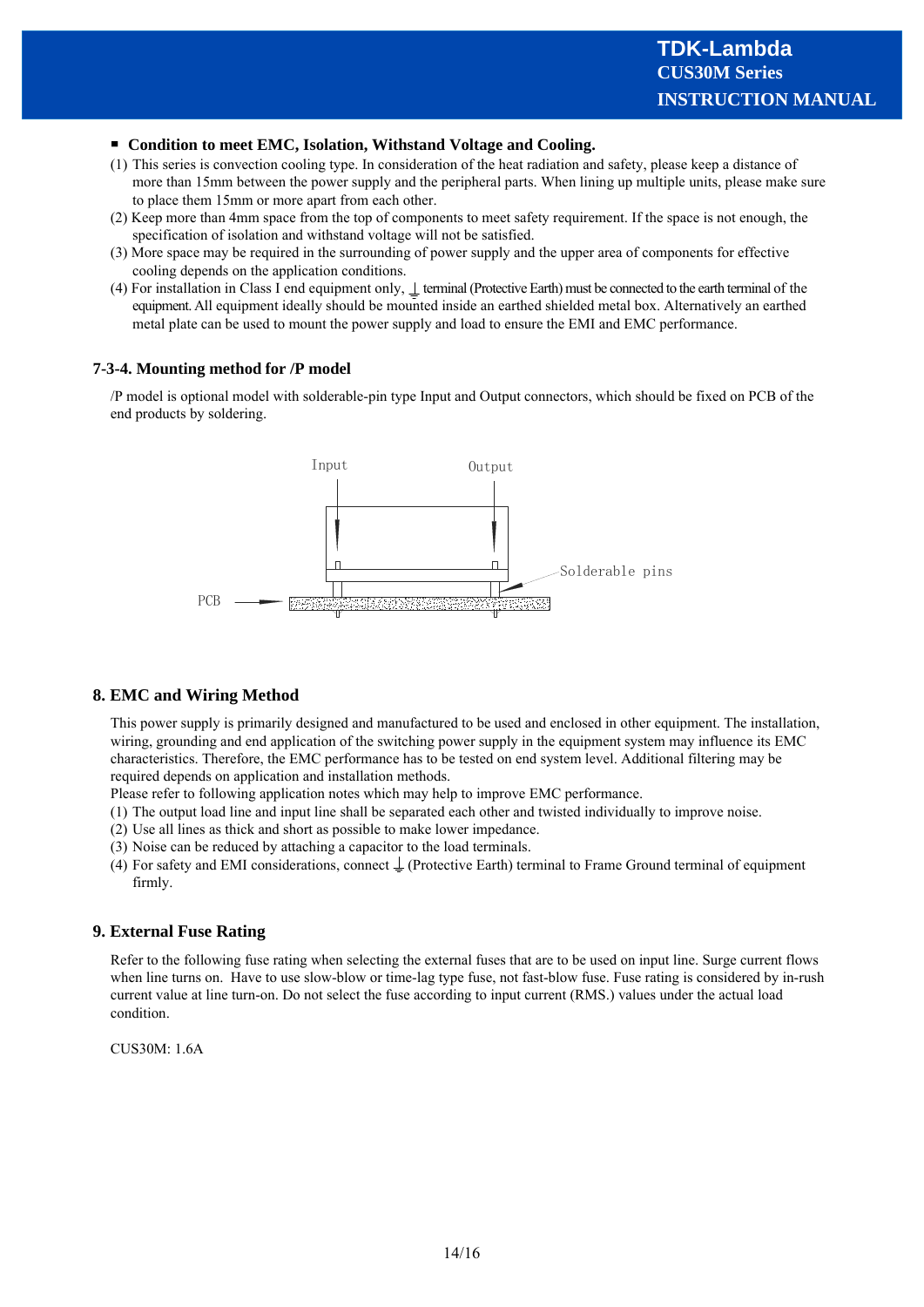# **10. Before concluding that the unit is at fault**

(1) Check if the rated input voltage is connected.

(2) Check if the wiring of input and output is correct.

(3) Check if the wire thickness is enough.

(4) Check if the output current and output power does not over specification.

(5) Audible noise can be heard when input voltage waveform is not sinusoidal wave.

(6) Audible noise can be heard during Dynamic-Load operation.

(7) Ensure that a large capacitor is not connected across the output terminals. Please use within maximum capacitance shown below.

|              | maximum external capacitance |        |        |           |       |       |
|--------------|------------------------------|--------|--------|-----------|-------|-------|
| <b>MODEL</b> | 12V                          | 15V    | 18V    | 24V       | 36V   | 48V   |
| CUS30M       | $2500$ uF                    | 2000uF | 1700uF | $1250$ uF | 840uF | 630uF |

# **11. Altitude**

CUS30M Series is safety approved for operation at below altitude.

- Up to 5000m by IEC60950-1 clearance requirement.

- Up to 5000m by IEC60601-1 clearance requirement(2MOPPs).

Thermal evaluation should be considered for products operating at elevated altitudes above 3000m. Derating 5℃ /1000m above 3000m.

# **12. The life expectancy**

The life of the power supply depends on the life of the built-in aluminum electrolytic capacitor. The life is described in reliability data.

The life of the aluminum electrolytic capacitor varies depending on the method of mounting the power supply, the load current, and the ambient temperature. Please refer to "Electrolytic Capacitor Lifetime".

Please do not use the product which passed over the life expectancy. There is a risk of unexpected output shutdown and specifications may not be satisfied.

Please contact us for maintenance or exchange the product which passed over the life expectancy.

# **13. Warranty Period**

This product is warranted for a period of 3 years from the date of shipment. For damages occurring at normal operation within this warranty period, repair is free of charge. Please read the General Safety Instruction before using the products.

3 years warranty applies but not limited to the following.

(1) Average operating temperature (ambient temperature of the power supply unit)is under 40℃.

(2) 3 years warranty base on 24 hours/day operation at 100% load.

Please refer to electrolytic capacitor life time from reliability data for various application conditions such as mounting, load derating, operating ambient temperature etc.

Customer system design could be improved with better electrolytic capacitor life time by selecting proper application method.

Following cases are not covered by warranty.

- (1) Improper usage like dropping products, applying shock and defects from operation exceeding specification of the units.
- (2) Defects resulting from natural disaster (fire, flood etc.).
- (3) Unauthorized modifications or repair.